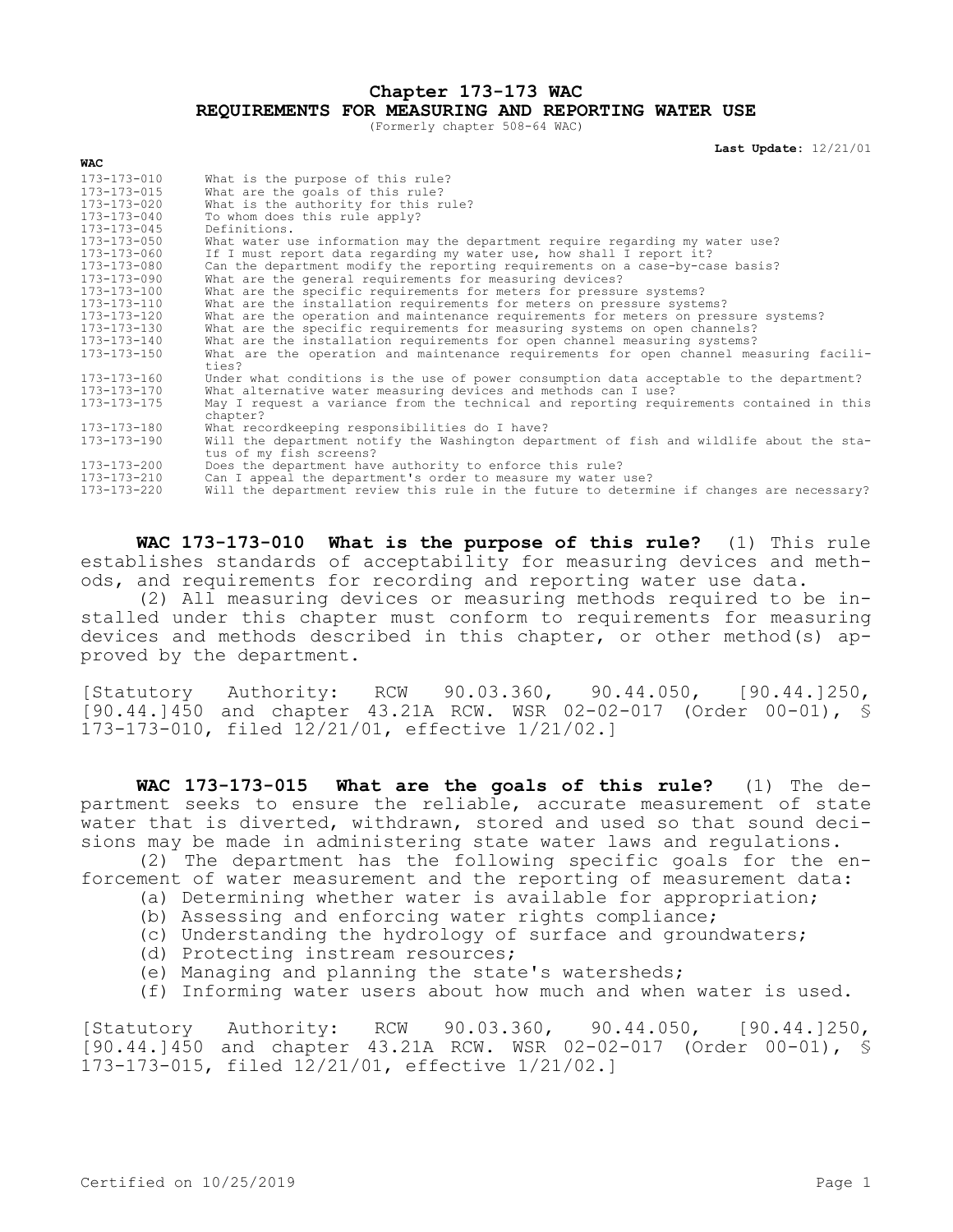**WAC 173-173-020 What is the authority for this rule?** (1) RCW 90.03.360 directs the department of ecology to require that diversions allowed by all new surface water permits be either metered or measured by other approved methods.

(2) RCW 90.03.360 also directs the department to require metering or measurement by other approved methods as a condition for all previously existing water rights or claims if:

(a) The diversion or withdrawal is from waters in which the salmonid stock status is depressed or critical, as determined by the Washington department of fish and wildlife; or

(b) The flow rate of the surface water diversion exceeds one cubic foot per second.

(3) RCW 90.44.050, 90.44.250 and 90.44.450 give the department authority to require that groundwater withdrawals are measured, and to require that information about the amount of water being withdrawn be reported to the department.

[Statutory Authority: RCW 90.03.360, 90.44.050, [90.44.]250, [90.44.]450 and chapter 43.21A RCW. WSR 02-02-017 (Order 00-01), § 173-173-020, filed 12/21/01, effective 1/21/02.]

**WAC 173-173-040 To whom does this rule apply?** The requirements of this chapter apply to the owner or owners of any source water diversion or source withdrawal and to the department.

(1) Any owner or owners of any surface water diversion are required by state law (RCW 90.03.360) to measure and regulate their water use.

(2) The department must enforce the requirement to measure water use for the following types of water use:

(a) All new surface water permits;

(b) New and existing surface water rights where the diversion of any volume of water is from waters containing depressed or critical salmonid stock;

(c) New and existing groundwater rights where the department concludes that the withdrawal of any volume of water may affect surface waters containing depressed or critical salmonid stock;

(d) Existing surface water rights where the diversion volume exceeds one cubic foot per second.

(3) This chapter only applies to source diversions and withdrawals and is not intended to apply to customers of a municipality or public water supply system or members of an irrigation district or similar secondary users.

[Statutory Authority: RCW 90.03.360, 90.44.050, [90.44.]250, [90.44.]450 and chapter 43.21A RCW. WSR 02-02-017 (Order 00-01), § 173-173-040, filed 12/21/01, effective 1/21/02.]

**WAC 173-173-045 Definitions.** (1) "Approved measuring device" means an instrument or facility constructed and operated in conformance with the requirements of this chapter and that measures the volume or flow rate of water which is diverted, withdrawn, stored, or used.

(2) "Approved measuring method" means a procedure approved by the department, which, when used with an approved measuring device (if applicable), will allow for an accurate computation of flow rate.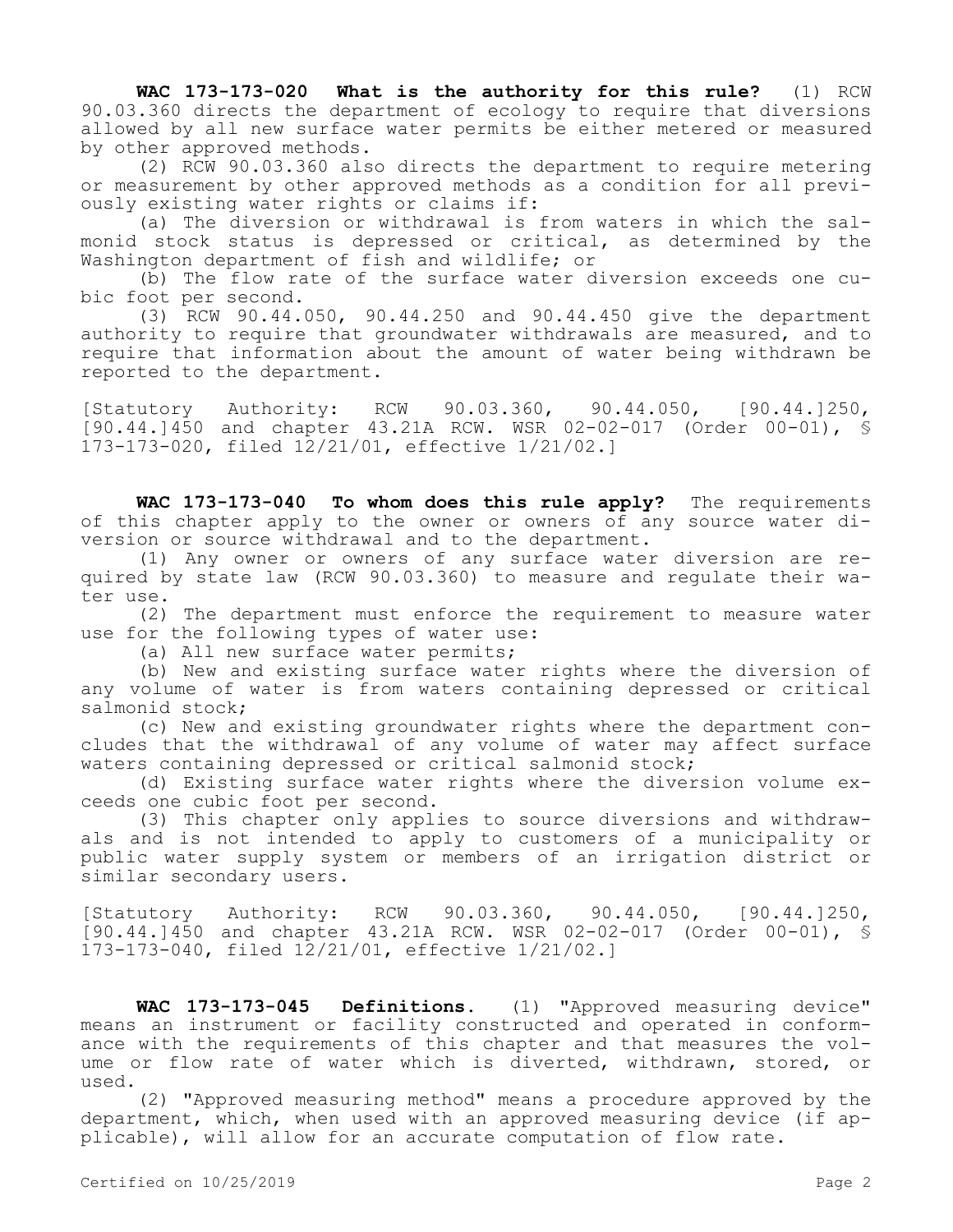(3) "Control" means a feature that determines the stage-discharge relation. This feature may be a natural constriction of the channel, an artificial structure, or a uniform cross section over a long reach of the channel.

(4) "Cfs" means cubic feet per second.

(5) "Controlling work" means a device or structure used for diverting, withdrawing, pumping, impounding, storing, measuring, piping, conserving, conveying, confining or using water.

(6) "Department" means the department of ecology.

(7) "Diversion" means to divert water from one course to another. Diversion, when used without qualification, includes the diversion of surface water and the withdrawal of groundwater.

(8) "Flow rate" means the volume of water that passes through a specific cross section of a pipe or open channel in a specified period of time.

(9) "Gpm" means gallons per minute.

(10) "Open channel flow" means water moving though a canal, flume, ditch, or other unenclosed conduit, and may include flow in a pipe if the pipe is not full and is not under pressure.

(11) "Pipeflow" means water moving through a closed conduit under pressure.

(12) "Rated section" means a cross-section of a stream, river or ditch where a unique relationship between the stage and flow rate has been determined.

(13) "Rating curve" means the relationship between stage and flow rate in a rated stream section.

(14) "Responsible party" means an owner, owners, manager, or appropriator required by RCW 90.03.360, 90.44.050, 90.44.250 and 90.44.450, or by a permit, rule, or order issued pursuant to these laws, to use a measuring device or method approved by the department.

(15) "Stage" means the elevation of a water surface in relation to a datum or reference point.

[Statutory Authority: RCW 90.03.360, 90.44.050, [90.44.]250, [90.44.]450 and chapter 43.21A RCW. WSR 02-02-017 (Order 00-01), § 173-173-045, filed 12/21/01, effective 1/21/02.]

**WAC 173-173-050 What water use information may the department require regarding my water use?** (1) The department may require any responsible party to report data describing the volume of water diverted, withdrawn, used or stored, and other related information.

(2) If a responsible party is required to report information regarding water use, the report must be submitted on a form or in a format prescribed by the department and must include such information as requested by the department. The department may require that the information be submitted in writing or electronically. This information may include, but is not limited to, the following:

(a) The name, address and telephone number of the responsible party;

(b) The location of the point(s) of diversion or withdrawal, the place(s) of use and metering site(s);

(c) The county parcel identification number for the point(s) of diversion or withdrawal, and place(s) of use or area served by the diversion or withdrawal, except that municipalities, public water supply systems and irrigation districts shall not be required to provide par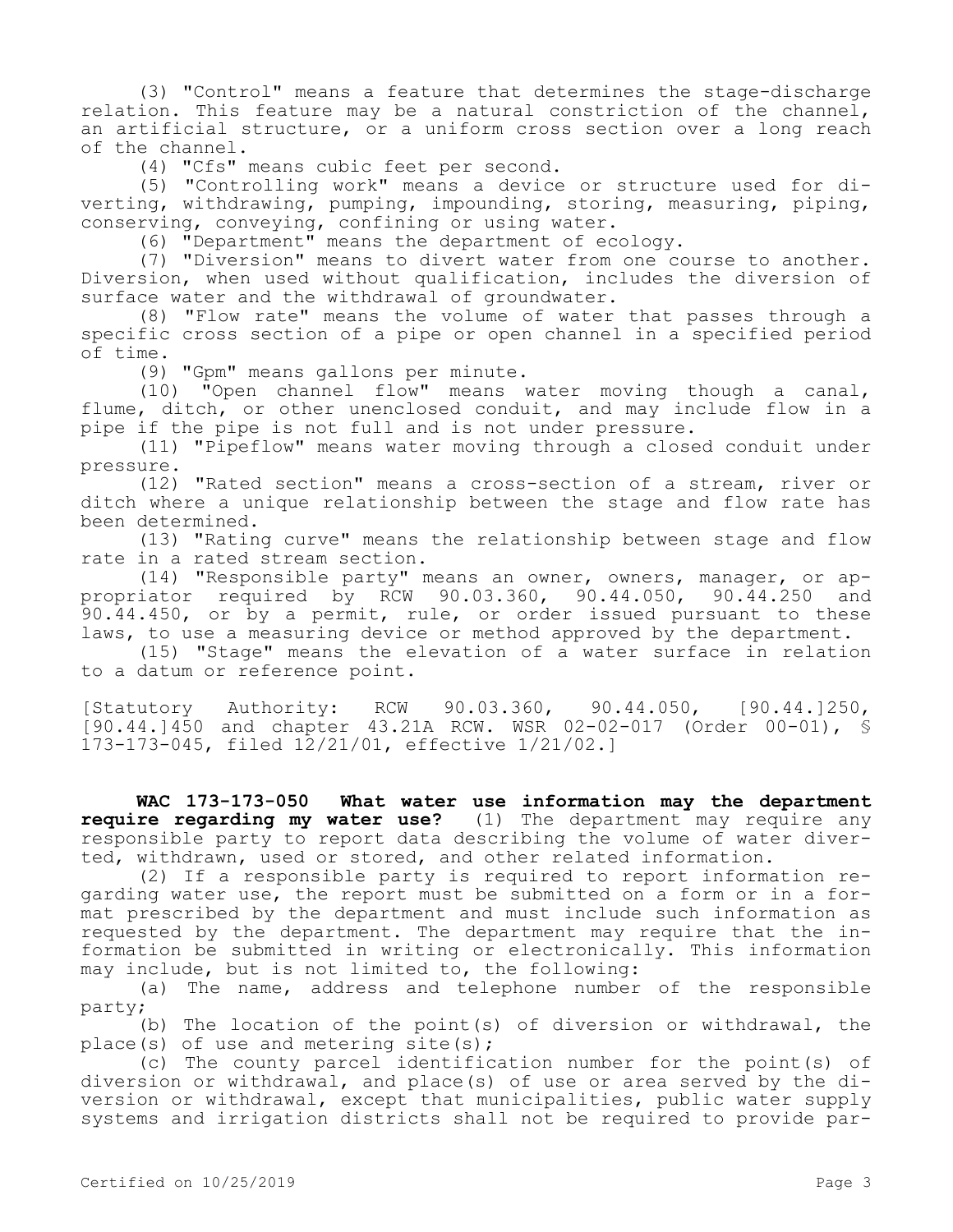cel identification numbers for their customers, members and secondary users.

(d) The water right number(s) or claim number(s) or other information that indicates the legal basis for the diversion or withdrawal;

(e) The volume and/or flow rate of water diverted or withdrawn;

(f) The make, model and serial number of the measuring device(s) and any separable counting units;

(g) The date the device was last calibrated;

(h) Any date(s) during which the meter or measuring device was not functioning properly;

(i) For flow rate data based upon power consumption, electrical records, pump test data, or other data necessary to verify flow rate estimates;

(j) Whether the intake structure for the diversion has a screen or screens installed to prevent the entry of fish into the diversion works or pump facilities;

(k) The water source name;

(l) For public water systems, the public water system identification number and source number assigned by the department of health.

(3) All responsible parties must attest that the information provided is true and correct to the best of their knowledge.

(4) The department may accept water use information from a stream patrolman on behalf of a responsible party.

[Statutory Authority: RCW 90.03.360, 90.44.050, [90.44.]250, [90.44.]450 and chapter 43.21A RCW. WSR 02-02-017 (Order 00-01), § 173-173-050, filed 12/21/01, effective 1/21/02.]

**WAC 173-173-060 If I must report data regarding my water use, how shall I report it?** (1) The following requirements to measure and report water use, when the department so requires, shall apply to responsible parties who divert or withdraw water.

| <b>Recording and Reporting Requirements</b>                     |                                              |                                              |                                              |  |
|-----------------------------------------------------------------|----------------------------------------------|----------------------------------------------|----------------------------------------------|--|
| Average diversion rate in gallons<br>per minute                 | $\leq 10$ gpm                                | $10-49$ gpm                                  | $>50$ gpm                                    |  |
| <b>Recording frequency</b>                                      | Monthly                                      | Biweekly                                     | Weekly                                       |  |
| Volume or rate to report                                        | Maximum rate of<br>diversion                 | Maximum rate of<br>diversion                 | Maximum rate of<br>diversion                 |  |
|                                                                 | Annual total volume                          | Annual total volume                          | Annual total volume                          |  |
| Date data must be reported to<br>department                     | By Jan. 31 of the<br>following calendar year | By Jan. 31 of the<br>following calendar year | By Jan. 31 of the<br>following calendar year |  |
| Monthly means calendar month                                    |                                              |                                              |                                              |  |
| Weekly means Monday 12:01 a.m. to Sunday 12:00 p.m.             |                                              |                                              |                                              |  |
| Biweekly means once every two weeks                             |                                              |                                              |                                              |  |
| Daily means 12:01 a.m. to 12:00 p.m.                            |                                              |                                              |                                              |  |
| 1 gallon per minute is equivalent to .002 cubic feet per second |                                              |                                              |                                              |  |

(2) Where a device capable of indicating flow rate is not installed, a responsible party may determine the maximum flow rate by measuring the volume of water that is diverted over a brief time period when the system is operating under maximum demand.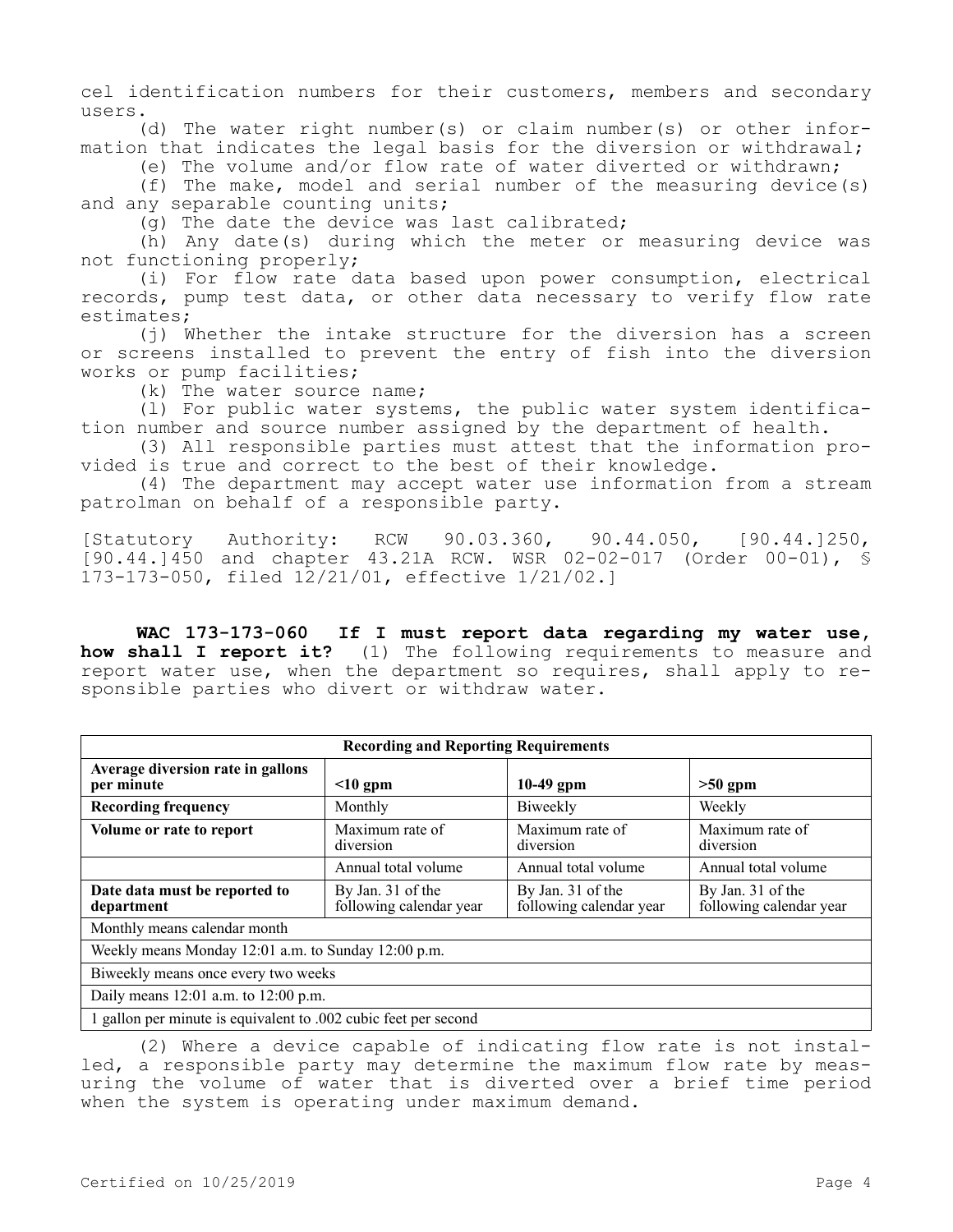[Statutory Authority: RCW 90.03.360, 90.44.050, [90.44.1250, [90.44.]450 and chapter 43.21A RCW. WSR 02-02-017 (Order 00-01), § 173-173-060, filed 12/21/01, effective 1/21/02.]

**WAC 173-173-080 Can the department modify the reporting requirements on a case-by-case basis?** (1) Yes. The department may modify the reporting requirements in WAC 173-173-060 of this chapter if it concludes that different reporting requirements are necessary to meet the water measurement and reporting goals described in WAC 173-173-015.

(2) The department will provide a written justification and notification to the responsible party.

[Statutory Authority: RCW 90.03.360, 90.44.050, [90.44.]250, [90.44.]450 and chapter 43.21A RCW. WSR 02-02-017 (Order 00-01), § 173-173-080, filed 12/21/01, effective 1/21/02.]

**WAC 173-173-090 What are the general requirements for measuring devices?** (1) No withdrawal or diversion of water shall be made unless the measuring devices and facilities are in proper operating condition, except when:

(a) A measuring device or facility is being repaired according to the requirements of subsection (2) or  $(3)$  of this section; and

(b) The responsible party uses a substitute measuring device or other method to measure the diversion or withdrawal or to provide a reasonable estimate thereof.

(2) Upon discovery of a malfunctioning measuring device or facility, the responsible party shall repair the device or facility and make them operable as soon as possible.

(3) If a responsible party does not comply with WAC 173-173-090(2), the department may order that a measuring device or facility be repaired or replaced within a specified time period.

(4) Measuring devices and facilities must register and be calibrated for the full range of discharge from the diversion or withdrawal for which they are to be used.

(5) On an open channel diversion, all flow diverted shall be measured as close to the point of diversion as possible.

(6) There shall be no turnouts or diversions between the source of water and the measuring devices and facilities, except for faucets or other small outlets that have a *de minimis* effect on the diversion or withdrawal.

(7) In those cases where wells are authorized for the purpose of supplementing surface waters with water from combined sources, both sources of water shall be metered.

(8) In the case of intermittent artesian wells, the meter shall be installed in a manner that will measure both pumped and flowing discharge.

[Statutory Authority: RCW 90.03.360, 90.44.050, [90.44.]250, [90.44.]450 and chapter 43.21A RCW. WSR 02-02-017 (Order 00-01), § 173-173-090, filed 12/21/01, effective 1/21/02.]

**WAC 173-173-100 What are the specific requirements for meters for pressure systems?** (1) At any flow rate measured by the meter, the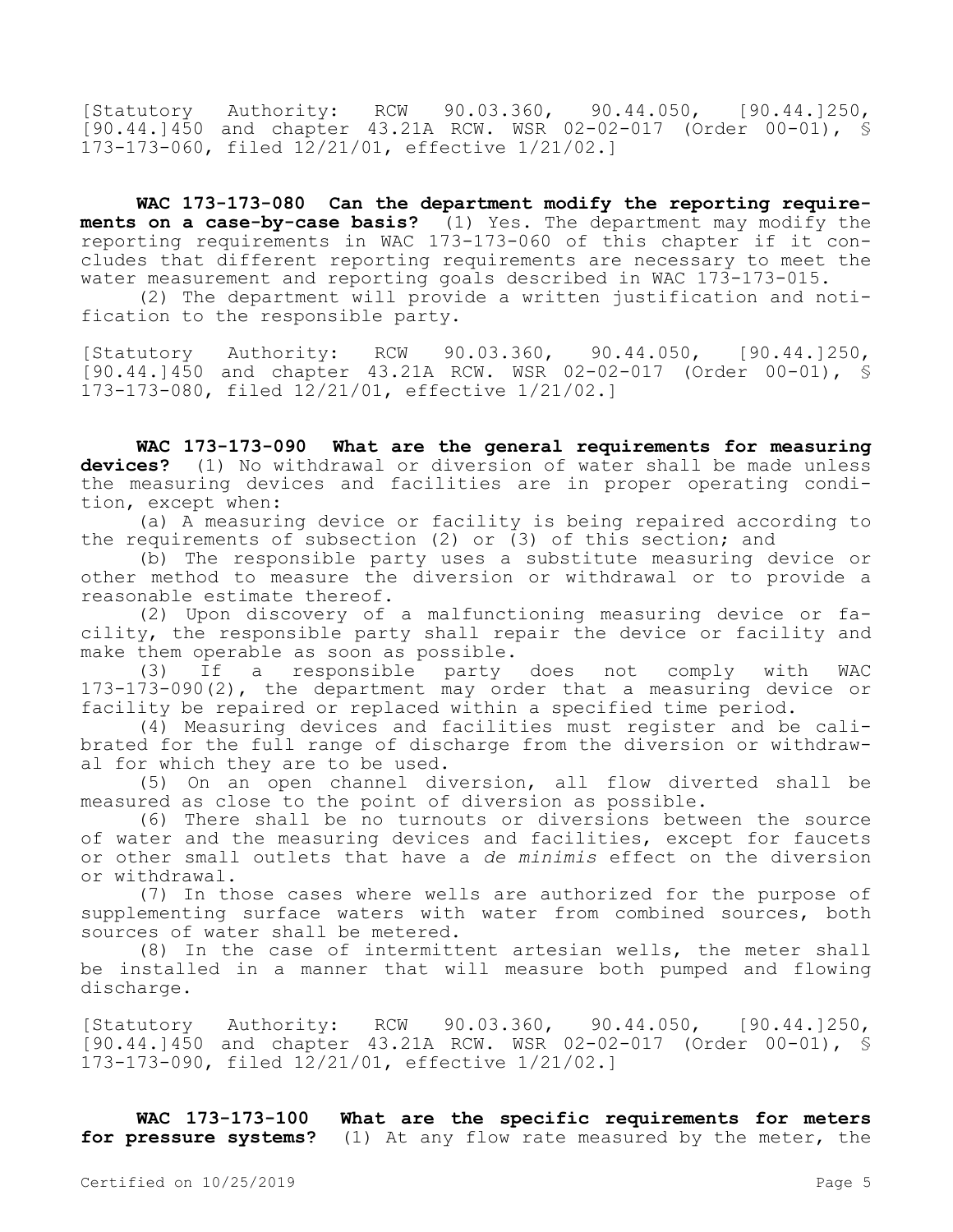meter itself shall be rated by the manufacturer to register not less than ninety-five percent, nor more than one hundred five percent, of the water actually passing through the meter.

(2) At any flow rate measured by the measuring system; i.e., meter plus any secondary equipment such as data recorders; the system shall register not less than ninety percent, nor more than one hundred ten percent, of the water actually passing through the system.

(3) The meter shall have a visual totalizer or the facility shall be capable of totalizing the flow. The totalizer shall contain sufficient recording digits to ensure that "roll over" to zero does not occur before the next recording period.

(4) The department may require that the measuring device be capable of indicating flow rate as well as totalized flow.

(5) For other conditions necessary to ensure accurate and precise measurement data, the selection, installation and maintenance of measuring devices by water users shall be guided by generally accepted industry standards, such as the American Water Works Association standards and information from the manufacturer. These standards also shall be used by the department in making decisions as to the appropriate selection, installation, operation and maintenance of measuring devices acceptable under this rule.

[Statutory Authority: RCW 90.03.360, 90.44.050, [90.44.]250, [90.44.]450 and chapter 43.21A RCW. WSR 02-02-017 (Order 00-01), § 173-173-100, filed 12/21/01, effective 1/21/02.]

**WAC 173-173-110 What are the installation requirements for meters on pressure systems?** Meters required under this rule shall meet the following installation requirements:

(1) The meter shall be installed in accordance with manufacturer specifications.

(2) There shall be a full pipe of water at all times when water is being withdrawn.

(3) The meter shall not be installed in a manner that creates an uneven velocity profile. Straight sections of pipe before and after the meter, straightening vanes or other flow conditioning devices shall be used to provide even flow through the meter as necessary.

[Statutory Authority: RCW 90.03.360, 90.44.050, [90.44.]250, [90.44.]450 and chapter 43.21A RCW. WSR 02-02-017 (Order 00-01), § 173-173-110, filed 12/21/01, effective 1/21/02.]

**WAC 173-173-120 What are the operation and maintenance requirements for meters on pressure systems?** (1) Meters shall be inspected and maintained as specified by the manufacturer.

(2) Meters shall be field or shop calibrated, as specified by the manufacturer. Meters also shall be field or shop calibrated and/or repaired if they are over or under registering. System diagnostics may substitute for physical calibration of nonmechanical meters.

[Statutory Authority: RCW 90.03.360, 90.44.050, [90.44.]250, [90.44.]450 and chapter 43.21A RCW. WSR 02-02-017 (Order 00-01), § 173-173-120, filed 12/21/01, effective 1/21/02.]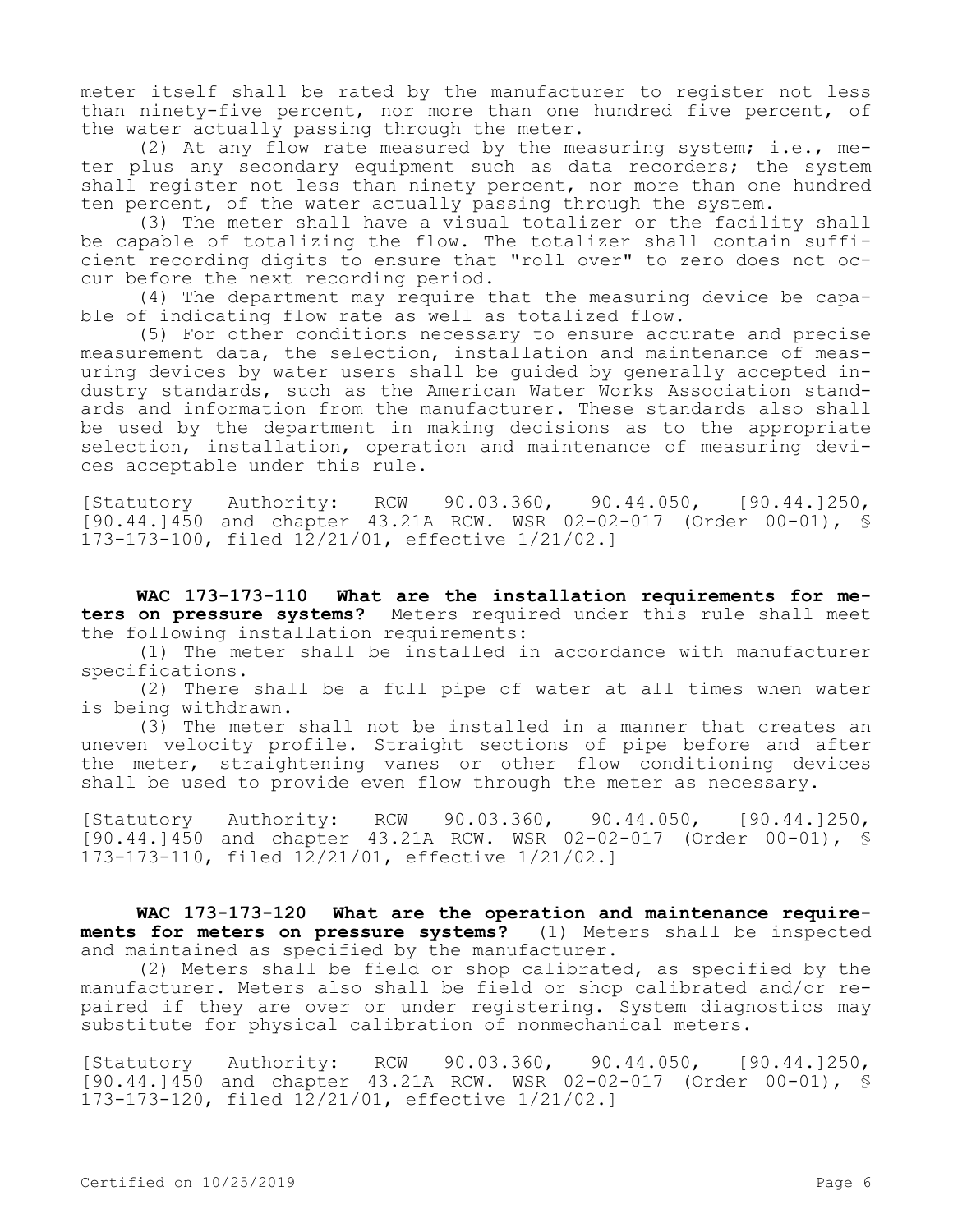**WAC 173-173-130 What are the specific requirements for measuring systems on open channels?** The following requirements apply to weirs, flumes, ramps and orifices. For other devices, the department will determine specific requirements on a case-by-case basis.

(1) At any flow rate measured by the measuring system, i.e., the measuring device plus any secondary equipment such as data recorders, the system shall register not less than ninety percent, nor more than one hundred ten percent, of the water actually passing through the system.

(2) In determining a stage-discharge relation for these devices, the distribution of open channel flow measurements shall be sufficient to establish a full range of values for the entire stage-discharge relation.

(3) For other conditions necessary to ensure accurate and precise data, generally accepted industry standards, such as those in the U.S. Bureau of Reclamation "*Water Measurement Manual, Third Edition*" and information from the manufacturer or designer, shall guide the selection, installation, and maintenance of measuring devices and facilities by water users. The department also shall use these standards in evaluating the selection, installation, operation and maintenance of the measuring system.

[Statutory Authority: RCW 90.03.360, 90.44.050, [90.44.]250, [90.44.]450 and chapter 43.21A RCW. WSR 02-02-017 (Order 00-01), § 173-173-130, filed 12/21/01, effective 1/21/02.]

**WAC 173-173-140 What are the installation requirements for open channel measuring systems?** The measuring facility shall be installed or constructed in accordance with the manufacturer's and/or designer's specifications.

[Statutory Authority: RCW 90.03.360, 90.44.050, [90.44.]250, [90.44.]450 and chapter 43.21A RCW. WSR 02-02-017 (Order 00-01), § 173-173-140, filed 12/21/01, effective 1/21/02.]

**WAC 173-173-150 What are the operation and maintenance requirements for open channel measuring facilities?** (1) Rating curves shall be recalculated when there is a change in channel conditions that significantly alters flow across the control or once a year, whichever is more frequent.

(2) If the measuring system has no continuous stage recorder, an observer shall read the staff gage and record the reading as close in time as is practical before and after changes in regulation of flow occur.

(3) Measuring facilities shall be operated and maintained to ensure that discharge can be measured accurately.

[Statutory Authority: RCW 90.03.360, 90.44.050, [90.44.]250, [90.44.]450 and chapter 43.21A RCW. WSR 02-02-017 (Order 00-01), § 173-173-150, filed 12/21/01, effective 1/21/02.]

**WAC 173-173-160 Under what conditions is the use of power consumption data acceptable to the department?** (1) Use of power consump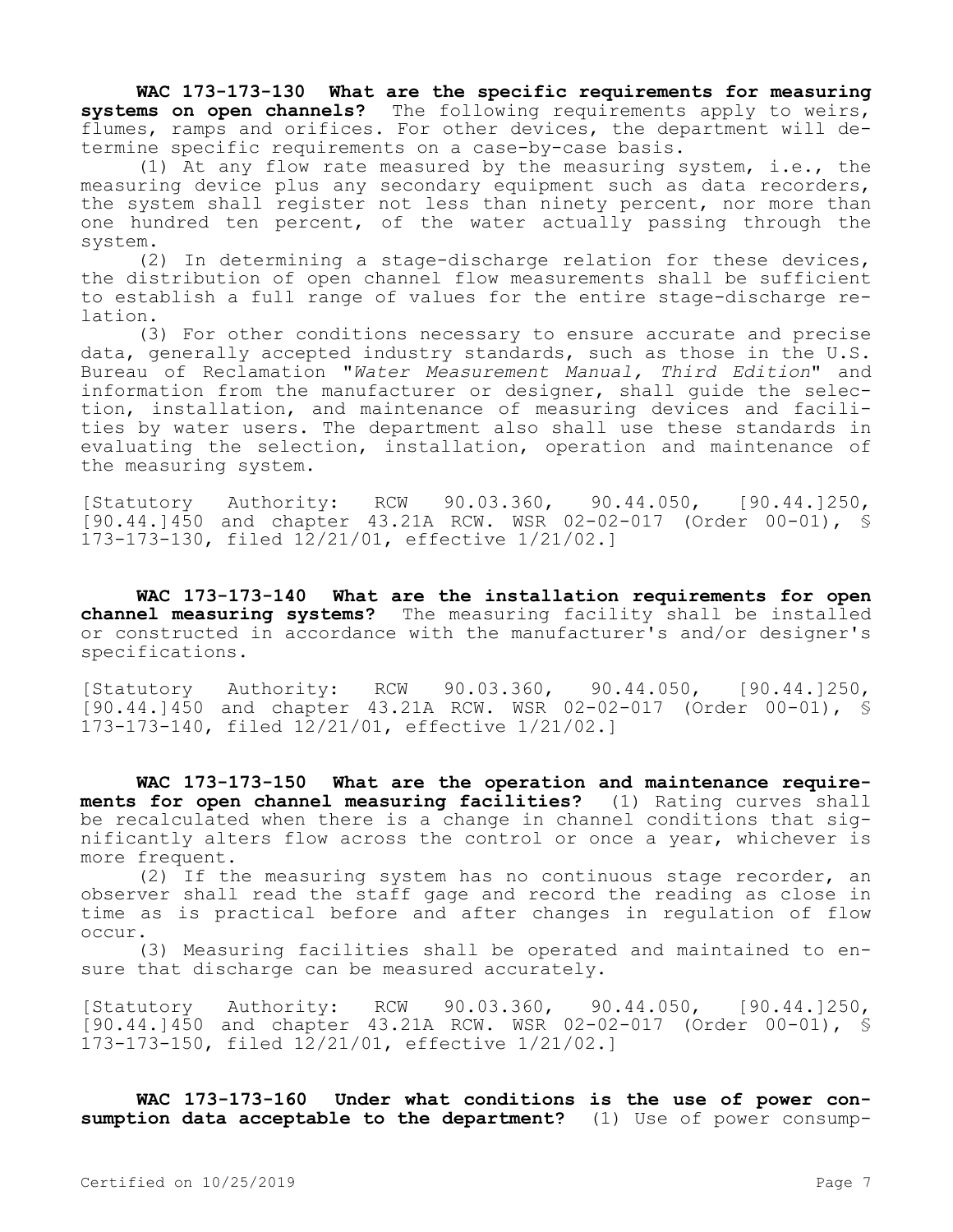tion data may be substituted for more direct flow measurement methods, provided:

(a) Use of the method is approved in writing by the department;

(b) Installation of a water meter would be unduly burdensome to the water user;

(c) The water system maintains a constant or near constant pumping or diversion rate;

(d) The power meter is dedicated to one diversion or withdrawal;

(e) A pump test is conducted for a minimum duration of two hours and is conducted under normal operating conditions;

(f) The diversion or withdrawal is not a flowing artesian well.

(2) The equation below shall be used when relying upon electrical power consumption to estimate volume or flow rate. This equation also may be used to estimate flow during short periods of meter repair or maintenance if the department finds that reasonable estimates of pump and motor efficiency are available:

> $V = \frac{318,600(kWh)(Peff)(Meff)}{mv}$ *TDH*

Where:  $V = volume$  of water pumped in gallons; 318,600 = conversion factor;

kWh = number of kilowatt-hours for the time period in question; e.g., irrigation season, year or minutes;

Peff = pump efficiency as a decimal;

Meff = motor efficiency as a decimal; and

TDH = total dynamic head of the system in feet.

[Statutory Authority: RCW 90.03.360, 90.44.050, [90.44.]250, [90.44.]450 and chapter 43.21A RCW. WSR 02-02-017 (Order 00-01), § 173-173-160, filed 12/21/01, effective 1/21/02.]

**WAC 173-173-170 What alternative water measuring devices and methods can I use?** Any responsible party may use an alternative water measuring device or method that differs from those described in this chapter, if:

(1) The method is approved in writing in advance by the department; and

(2) The device(s) and installation are certified by a registered professional engineer or other qualified person acceptable to the department to:

(a) Measure all flow diverted or withdrawn in accordance with the pipeflow or open channel accuracy requirements in WAC 173-173-100(2) and 173-173-130(1);

(b) Measure the appropriate volumes and flow rates in WAC 173-173-060;

(c) Be installed and operated according to the manufacturer's and/or designer's instructions, and other such conditions as the department may find necessary.

[Statutory Authority: RCW 90.03.360, 90.44.050, [90.44.]250, [90.44.]450 and chapter 43.21A RCW. WSR 02-02-017 (Order 00-01), § 173-173-170, filed 12/21/01, effective 1/21/02.]

**WAC 173-173-175 May I request a variance from the technical and reporting requirements contained in this chapter?** (1) Yes. Any re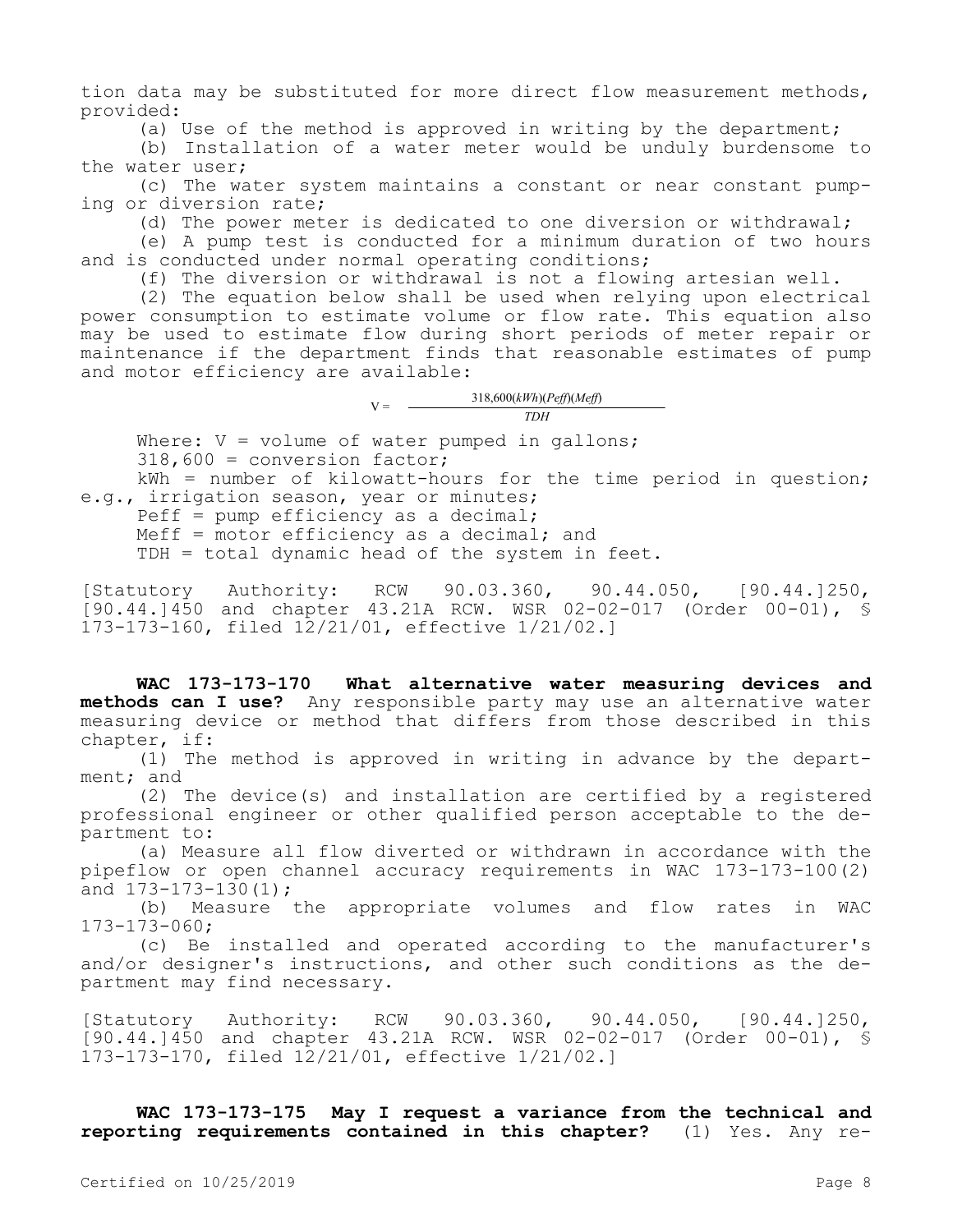sponsible party may request in writing to the department a variance from the requirements of this chapter pertaining to the:

- (a) Acceptable accuracies of measuring devices and methods;
- (b) Reporting of water use data;
- (c) Calculation of rating curves;
- (d) Other provisions as the department may find acceptable.

(2) Provided, the department may not grant a variance from the requirements of WAC 173-173-040 or exempt a responsible party of its obligation to comply with RCW 90.03.360.

(3) No variance request shall be considered granted until the department has approved it in writing.

[Statutory Authority: RCW 90.03.360, 90.44.050, [90.44.]250, [90.44.]450 and chapter 43.21A RCW. WSR 02-02-017 (Order 00-01), § 173-173-175, filed 12/21/01, effective 1/21/02.]

**WAC 173-173-180 What recordkeeping responsibilities do I have?**  All measurement notes, rating curves, calculations, and data logs should be retained as long as practicable, and copies made available to the department when requested.

[Statutory Authority: RCW 90.03.360, 90.44.050, [90.44.]250, [90.44.]450 and chapter 43.21A RCW. WSR 02-02-017 (Order 00-01), § 173-173-180, filed 12/21/01, effective 1/21/02.]

**WAC 173-173-190 Will the department notify the Washington department of fish and wildlife about the status of my fish screens?**  Yes. The department will notify the department of fish and wildlife regarding the status of fish screens associated with diversions and withdrawal facilities subject to this rule.

[Statutory Authority: RCW 90.03.360, 90.44.050, [90.44.]250, [90.44.]450 and chapter 43.21A RCW. WSR 02-02-017 (Order 00-01), § 173-173-190, filed 12/21/01, effective 1/21/02.]

**WAC 173-173-200 Does the department have authority to enforce this rule?** Yes. In enforcing this chapter the department can impose such sanctions as are appropriate under the authorities vested in it, including, but not limited to, issuing regulatory orders under RCW 43.27A.190 and civil penalties under RCW 90.03.600.

[Statutory Authority: RCW 90.03.360, 90.44.050, [90.44.]250, [90.44.]450 and chapter 43.21A RCW. WSR 02-02-017 (Order 00-01), § 173-173-200, filed 12/21/01, effective 1/21/02.]

**WAC 173-173-210 Can I appeal the department's order to measure my water use?** Yes. Appeals may be filed with the pollution control hearings board in accordance with RCW 43.21B.230, except that appeals of orders to measure water use issued by a court conducting a general adjudication of water rights pursuant to RCW 90.03.110 through 90.03.245 shall be filed in accordance with the applicable Washington court rules.